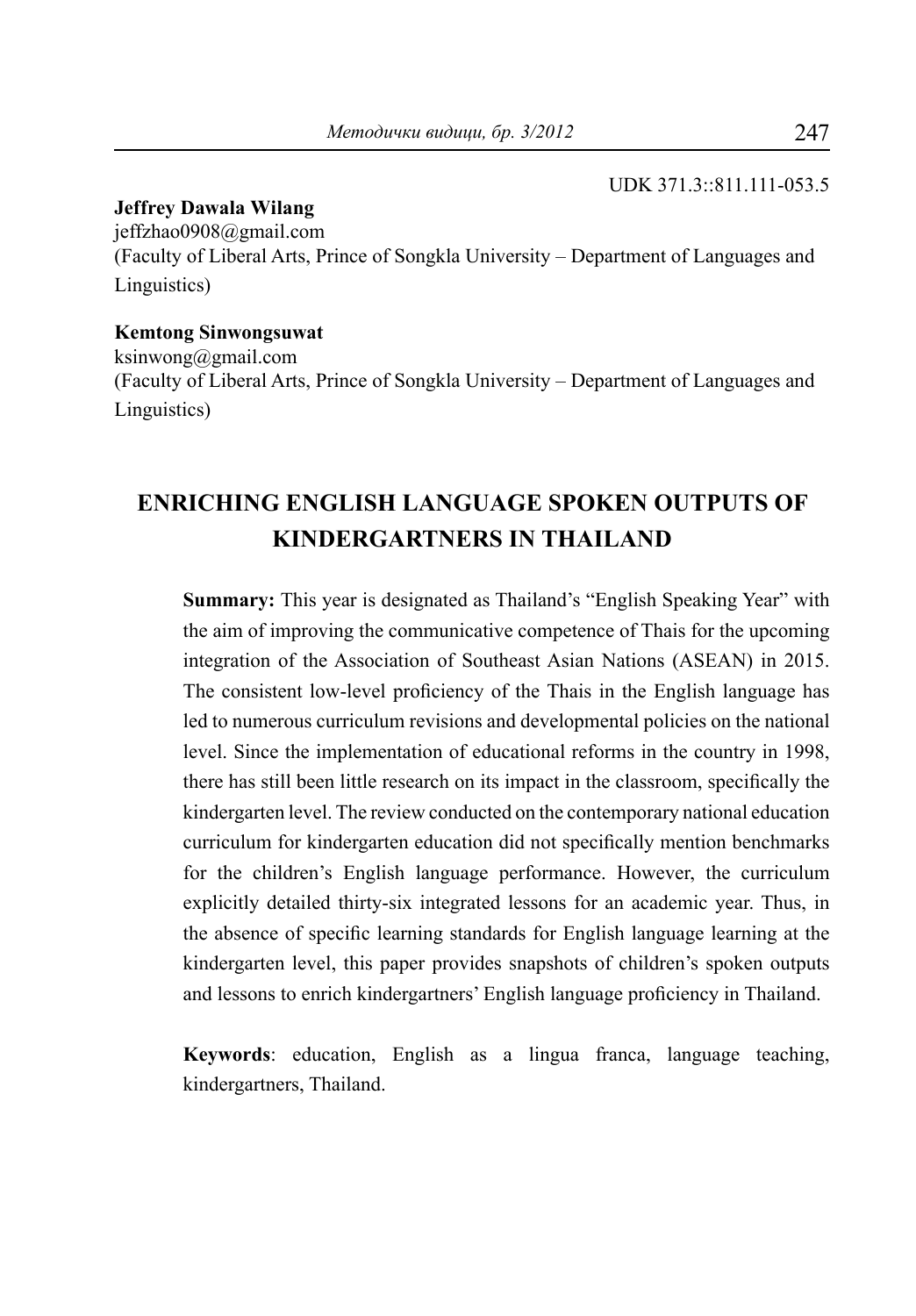### **1. INTRODUCTION**

English First's (EF, 2012) English Proficiency Survey showed very low English proficiency of Thailand among 44 countries surveyed, third to Turkey and Kazakhstan at the bottom level. This is a dismal performance given that the country invested heavily on education in addition to educational reforms since 1998.

Adding to the pressure for Thais to become proficient in English language is the prevalent usage of English as a lingua franca among Aseans (Jenkins, 2003; Kirkpatrick, 2010; Wilang and Teo, 2012a). It is envisioned that Brunei, Cambodia, Indonesia, Laos, Malaysia, Myanmar, the Philippines, Thailand, Singapore, and Vietnam will become a single community in 2015.

This paper has three main aims: (1) to review the educational reforms instituted in Thailand a year after the 1997 economic crisis as well as the country's kindergarten education and curriculum; (2) to describe in detail the Thai kindergarten educational system and the level 3 national curriculum; and, (3) to provide practical proposals on how to enrich Thai children's spoken outputs in line with the aim to drastically improve Thai's English language proficiency.

### **2. THAILAND'S BASIC EDUCATION REFORMS**

The 1997 financial crisis that crippled Southeast Asian economies, which originated in Thailand, led Thai bureaucrats to initiate sweeping reforms across the country. The educational reform in 1998 envisioned citizens as possessing the qualities to cope with the demands of an ever changing society. With the upcoming ASEAN Economic Community in 2015, it is not yet certain how educational reforms in 1998 and onwards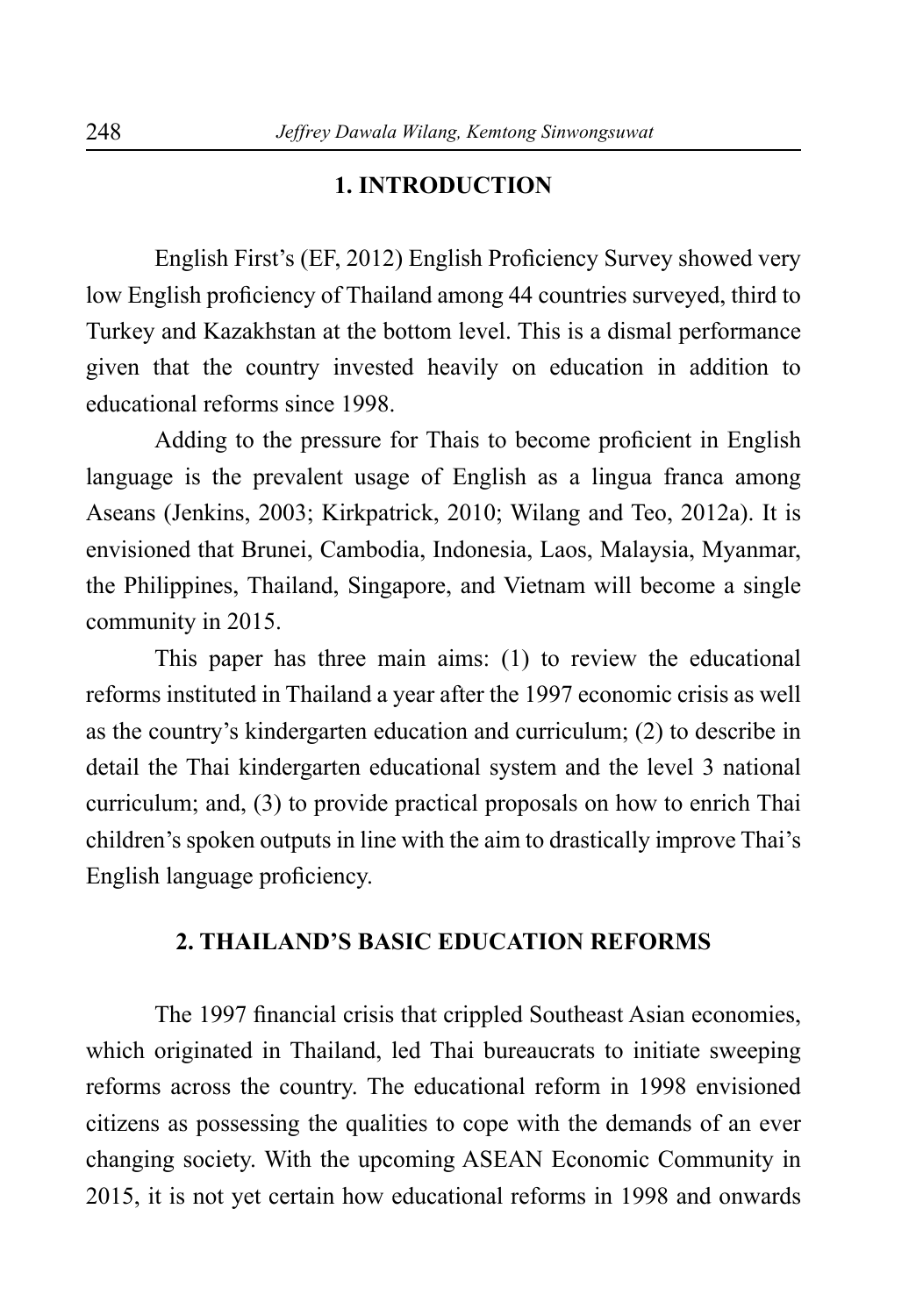have affected the competitiveness and readiness of Thai people.

Despite the plausibility of the reforms on paper, setbacks arise in school, especially in the classroom. Ampra and Thantee's (1998) recommendations pose huge challenges in changing the learning and teaching behavior of the students and teachers. Included in the list of curriculum guidelines on which teachers must focus are (1) integration of content to daily life application; (2) the cultivation of more real-life activities rather than textbook-based activities; (3) the adaptation of learning materials; and (4) the promotion of student-centered classrooms as well as student-led discussions. Inspite of the directives given, the teacher-centered approach is still dominant, with preference of dictation, concentration on textbook usage, and the use of few teaching materials. Also, there are an insufficient number of external supervisors and a mismatch between their recommendations and the realities in the classroom as well as the community needs. Moreover, there exists a prevalent negative attitude towards internal classroom supervision in the Thai educational community.

Despite the mounting challenges, the Basic Education Core Curriculum was initiated in 2008 and is currently in use. The recent curriculum focuses on students' emotional, physical, social and mental capabilities. It is hoped that each Thai citizen will become a law abiding individual, physically healthy, capable of critical thinking, knowledgeable, and highly moral. To achieve such elusive goals, teaching and learning approaches must effectively adopt child/student-centered principles. While such an idea is applicable to all disciplines covered in the broader curriculum, a closer look at the aims of foreign language teaching and learning is necessary. The Basic Education Curriculum 2008 (Ministry of Education, 2008: 252) states that its aims are to "enable learners to be aware of diversity of cultures and viewpoints in the world community, conducive to friendship and cooperation with various countries" and "use foreign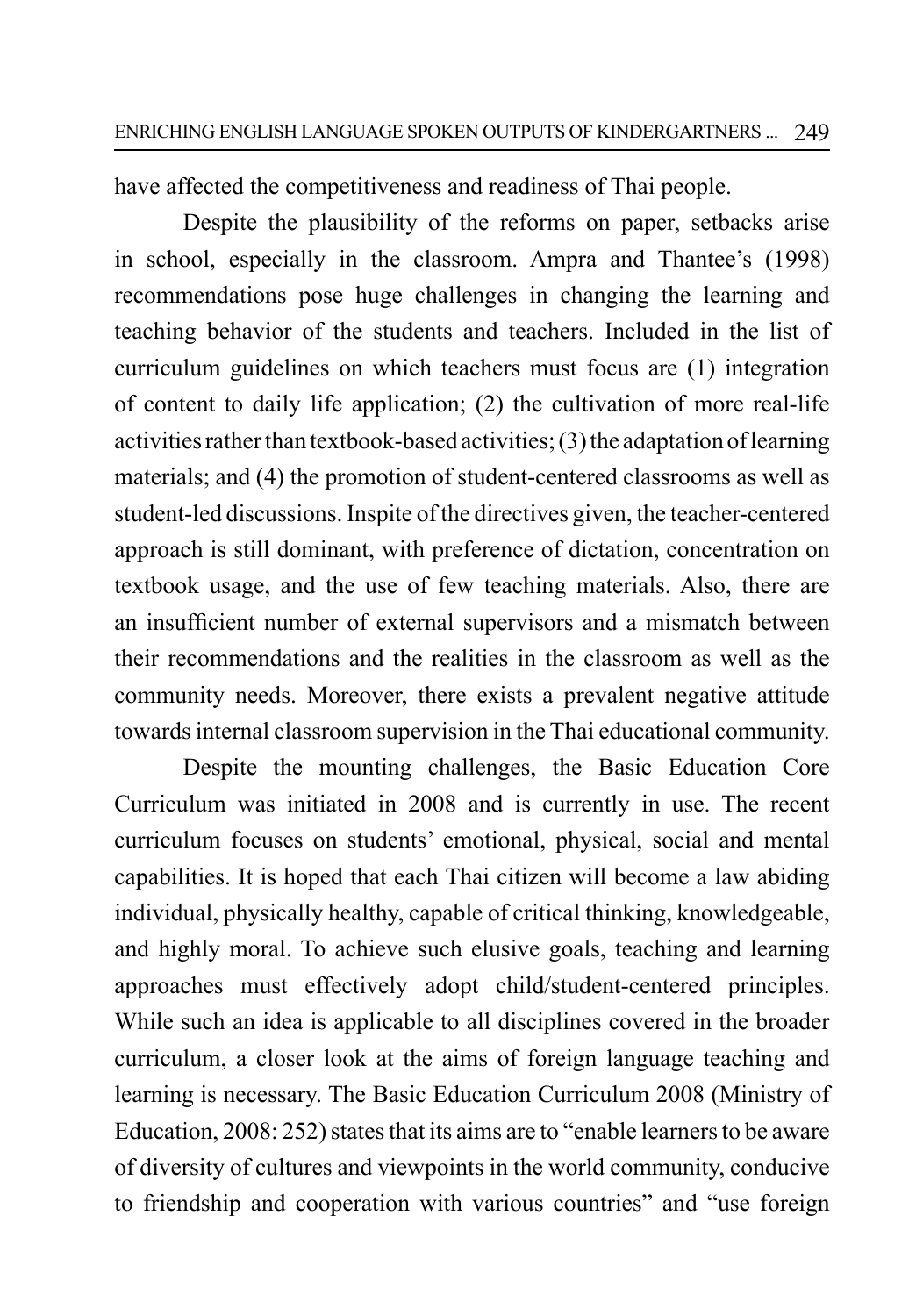languages for communication as well as for easier and wider access to bodies of knowledge". In addition, the concept of language for communication includes the "use of foreign languages for listening, speaking, reading and writing, exchanging data and information, expressing feelings and opinions, interpreting, presenting data, concepts and views on various matters, and creating interpersonal relationships appropriately." Such goals may help attain this year's project, "English Speaking Development in the Year 2012" initiated by the Ministry of Education.

With the broad overview presented on the development of basic education in Thailand, we now look at the lowest level of the Thai educational system as well the kindergarten 3 curriculum.

### **3. KINDERGARTEN EDUCATION IN THAILAND**

Kindergarten education or early year education in Thailand offers different programs such as normal, bilingual and international. Normal programs utilize the first language (Thai) as a medium of instruction in the classroom whereas bilingual programs use Thai and a foreign language (usually English if not Chinese, French, etc.) and equal time in teaching is given to core subjects such as Math, Science, among others. International curricula employ English as a sole language of instruction except for the Thai language course.

Kindergarten education normally starts at the age of two depending on each school's admission policies. There are three main stages, excluding nursery, kindergarten one (commonly referred as K1), kindergarten two (K2), and kindergarten 3 (K3). By the time the kids are aged six they start their primary education, which later continues on the secondary and higher education levels successively.

Teaching and learning reforms embodied in the National Education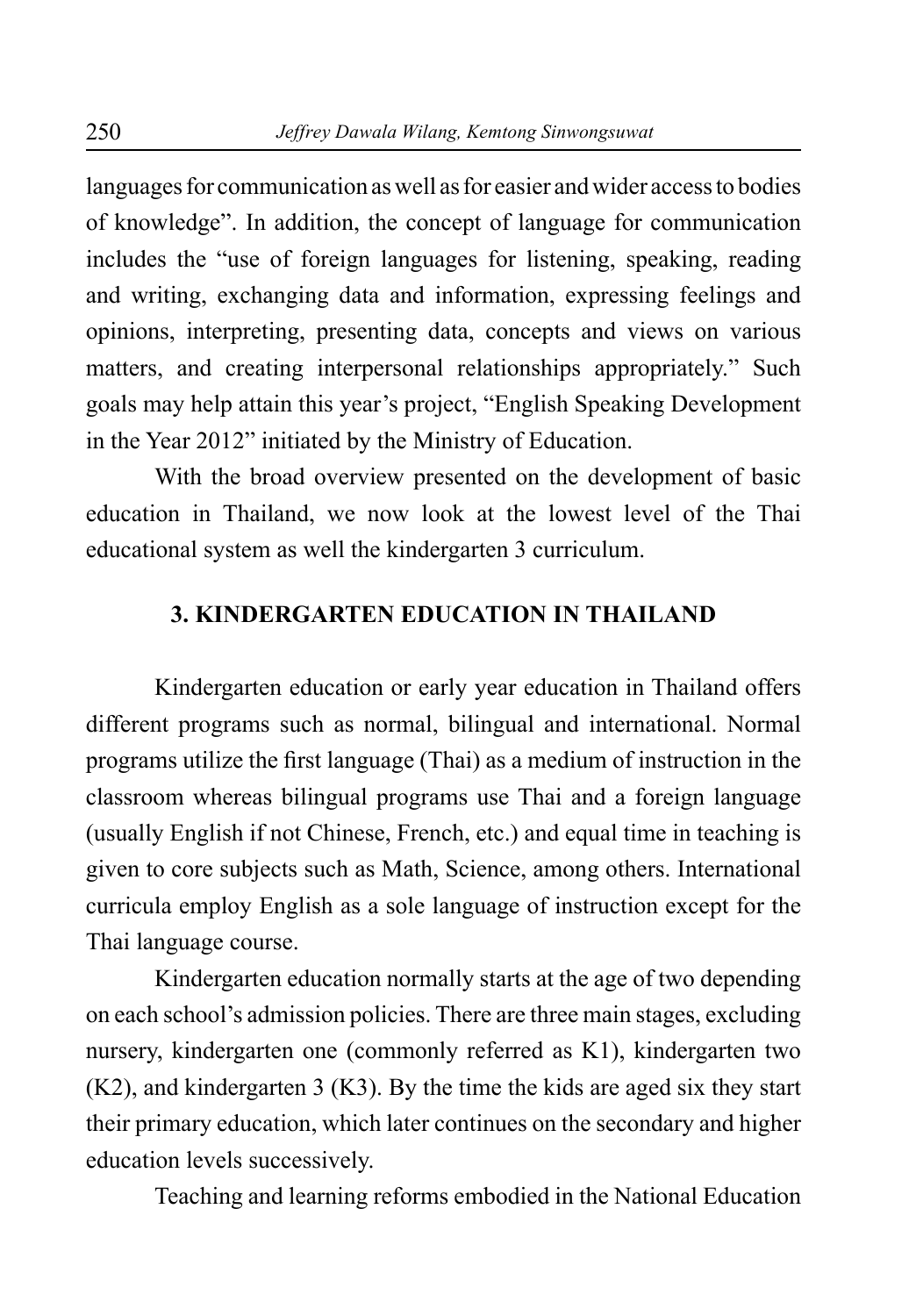Act of 1999 encourage the use of the mother tongue at the kindergarten level. Also, efforts have been put into the integration of local wisdom and culture in the curriculum. In other provisions, the 1999 Act envisioned the transformation of language teaching and learning experiences by using "authentic materials and learning situations". To realize such aims new standards of professional competence have been initiated. Teachers are obliged to improve and transform their subject knowledge, methods of teaching practices, and classroom management, as well as to seek professional development.

The 10-Year Plan and Policy for Early Childhood Development 2006–2015 (UNESCO, 2011) provided a blueprint for achieving universal early childhood education for all Thai children. There are three main strategies prioritized: (1) to support early childhood development, (2) to support parents and other stakeholders, and (3) to promote an environment that facilitates early childhood development.

The school year is divided into two semesters. The first semester starts in late May and ends in early October while the second semester starts in early November and ends in late March. In the kindergarten, the curriculum broadly encourages children to practice fundamental skills in four areas of learning; namely, physical, emotional, social, and mental. There is a lot of emphasis on social values with respect to "*wai*" (greeting), "*sawasdee*" (hi/hello/good morning/good afternoon/good evening/good bye), "*khor tod*" (sorry), "*khob khun*" (Thank you), the use of politeness particles "*kha*" for females and "*khrap*" for males. Moreover, other activities include painting, drawing, singing, dancing, writing Thai alphabets, among others.

In another document, the Ministry of Education's 10<sup>th</sup> National Economic and Social Development Plan, the focus was placed on "morally-based knowledge and resilience against the adverse effects of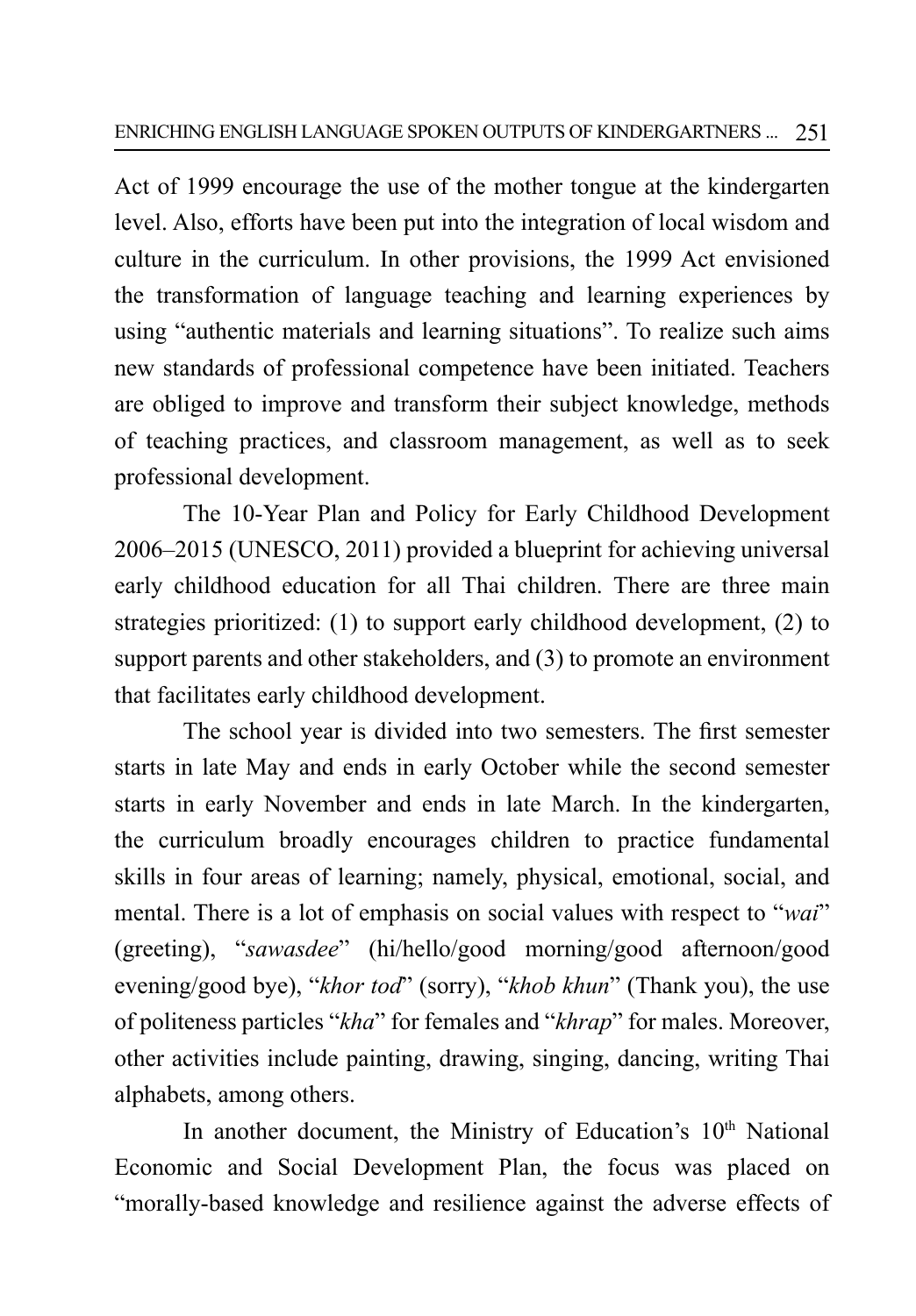globalization" like the adoption of Moral Education through the Philosophy of Sufficiency Economy.

The national curriculum for kindergarten 3 entitled "World-Class Standard Kindergarten, Under the Sufficiency Economy Principles Project" listed thirty-six integrated lessons for an academic year. Subjects taught are Arts, English, Physical Education, Math, Science, Social Studies, Thai, among others. The units are: *we come to school, when I grow up, my emotion, what's in my body?, sense organs, good food, good health, I have a good manner, morality, my family, my house, my school, my community, occupations, tour around Thailand, my province, I love Thailand, foreign countries, living things, world animals, knowing plants, non-livings, natural environment, environmental conservation, days and dates, Seasons, let's love the world, colors and their symbols, figures and shapes, weighing and measuring, tools and equipment, labor saving device, fun trip, contact and communication, space and technology*.

It is expected that students will be able to read, write and know the English alphabet, initial sounds, final sounds, clusters, and vocabulary concerned with each topic or title. A sample reading exercise in Unit 4 is given below. Here students are required to read aloud.

A: What's in my body?

- B: Inside my body it is so interesting.
- A: There are many things in here.
- B: My brain is for thinking.
- A: My heart is giving love.
- B: Without my lungs I can't breathe.
- A: How can I live without them?

There is a wide gap between the national curriculum's expectations and the realities in the classroom. There remain ambiguous English language benchmarks required for level 3 kindergartners. By comparing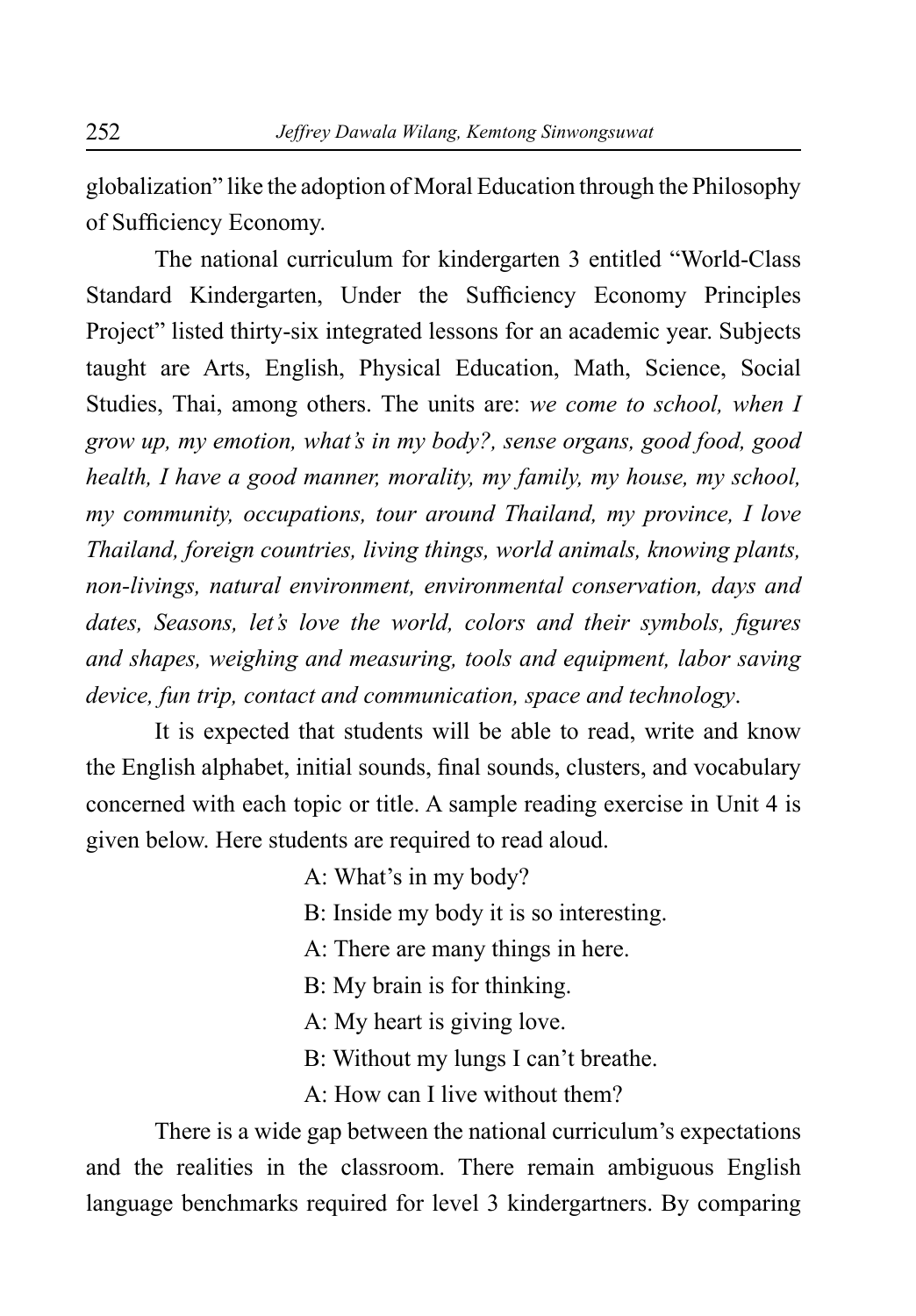the sample reading activity above against the age of the children and the density of the lessons provided against the timetable in each semester, great concerns remain.

Thus, in the following section, this paper provides examples on how the English language maybe cultivated in a bid to improve Thai children's command of spoken English (Mahachai, 2011) by detailing sample utterances, and how to enrich children's spoken language via oral activities.

## **4. ENRICHING SPOKEN OUTPUTS OF KINDERGARTNERS IN THAILAND**

Having shown the importance of the English language to kindergartners, we will now look at the Thai language which likely influences the learners' spoken output. Based on the data received from classroom observations, it is not surprising to hear Thai kids repeatedly say "*cat big*" or "*car yellow*" after much implicit or explicit teaching. What constitutes such mistakes and how do teachers help very young kids avoid making persistent spoken grammatical errors?

Trying to explain the Thai language structure, Gajaseni (2011) made the following observations: verbs are not conjugated, articles are not used, there are no grammatical inflections of any kind, and there is no subjectverb agreement. Jenkins's (2003) extensive research on ELF also provided pronunciation features that may cause difficulties in the comprehension of spoken output. A few illustrations of the observations above are provided in the examples below.

> Example 1: Who am I? T: What's your name? S1: *Nong* Bua *kha*.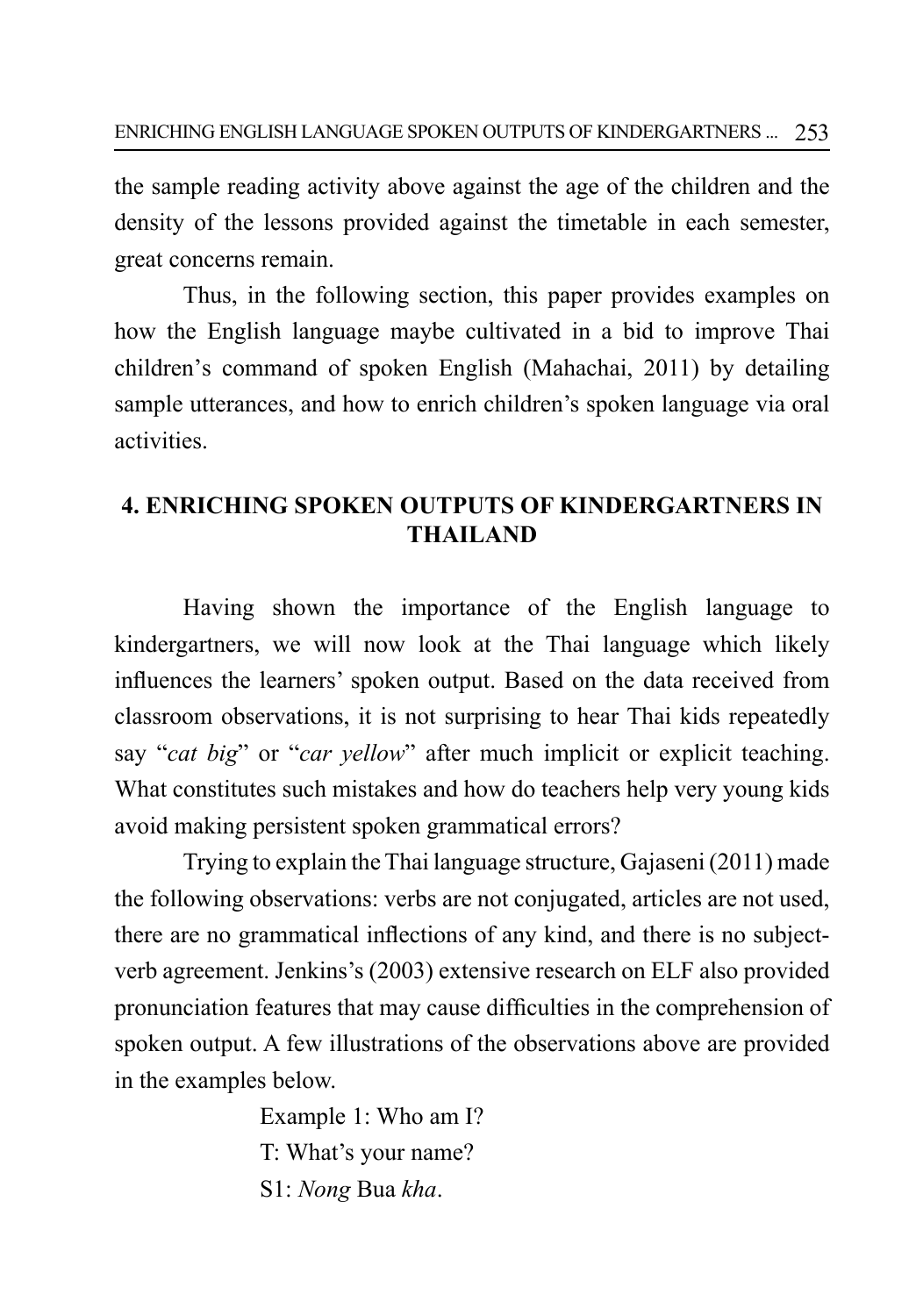S2: *Pi* Tem *khap*.

S3: My name it /ɪz/ Sakai /Skɑɪ/.

S4: I Mew *khap*.

The use of the addressing term '*nong'* to address a younger person and '*pi*' to denote an older person is an acceptable utterance. In addition, adding politeness particles such as girls' 'kha*'* or 'boys' *'*khap' at the end of an utterance are several features of Thai culture that must not be construed as being *wrong.* Teachers must not put much weight on S1 and S2's utterances but spend more time on S3's pronunciation, getting the child to repetitively pronounce the final and the initial /s/, perhaps through the presentation of a pair of words which differ only in the absence or presence of these sounds, as in *it* vs. *it's* or *top* vs. *stop*. As for S4, more spoken examples may be presented including *am* to make the utterance grammatical.

> Example 2:  $\text{colors} + \text{toys}$  $S1$ : It / $its/$  a bon /bɔl/ blue.  $S2 \cdot It / its / a$  doll led /red/.

The above example is a from a lesson integrating the topics of *colors* and *toys*. Again, teachers need to make sure that a descriptive word or a modifier comes before the noun. As it is difficult for children to absorb grammatical rules and remember the structure being presented, the repetition of such activities must be encouraged. Lesson revisions must integrate sentence structures previously taught.

Example 3: numbers + shapes

S1: two satar /stɑːr/

S2: triangle ten

S3: a sik /sɪks/ diamond.

For S1's utterance, the plural marker *s* is missing in addition to the pronunciation problem. S2's utterance can be corrected by asking Ss to place the number before the countable noun. Again, students must be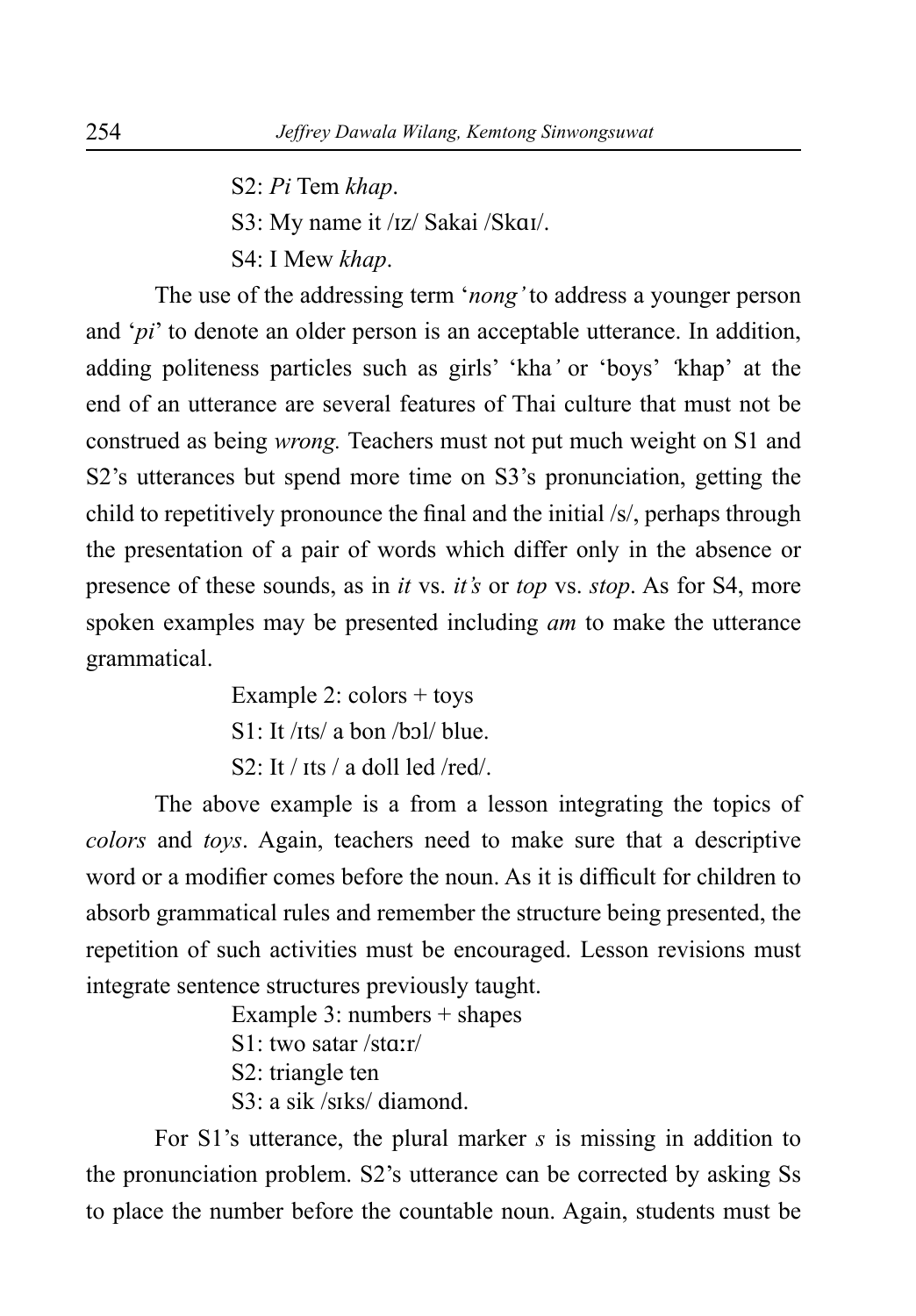asked to add the /s/ ending to denote the plural form. There is also an instance where kids may overgeneralize rules such as the use of article *a*  in S3's utterance.

> Example 4: My family S1: She is my fader /ˈfɑːðər / S2: He is my moder /ˈmʌðər/

There is an obvious mistake and confusion in the usage of pronouns *she* and *he* from S1 and S2's utterances. In Thailand, the word *khun,*  referring to a person, does not denote gender difference between a man and a woman unlike *mister* or *miss* in English.

Example 5: My breakfast

 $S1$ <sup>.</sup> I like lice /rais/.

S2: She like egg.

The inability to pronounce /r/ correctly is a common problem among Thais. S1's substitution of /l/ for /r/ in words such as *rice* is a typical error a Thai student makes. As for S2's utterance, where there is no subject-verb agreement, it remains a challenging task for the teacher to teach the –s inflection at the end of the present-tense verb. When kids take notice of the *–s* ending of the verb, another challenge yet arises when teachers start presenting the simple present verb form with a singular subject which is not a third person. For instance, instead of *I wait,* kids may say *I waits.* And in the case of an irregular past tense, children may produce *I goed* instead of *I went*. This seems to be a persistent case of rule overgeneralization.

Other pronunciation problems apparently occur in words with /v/, usually pronounced as /f/; and words with /z/, usually pronounced as /s/ or voiceless; intonation problems (yes-no questions and wh-questions); and stress problems.

The linguistic differences between the Thai and English language structures need a careful and serious consideration by the language teacher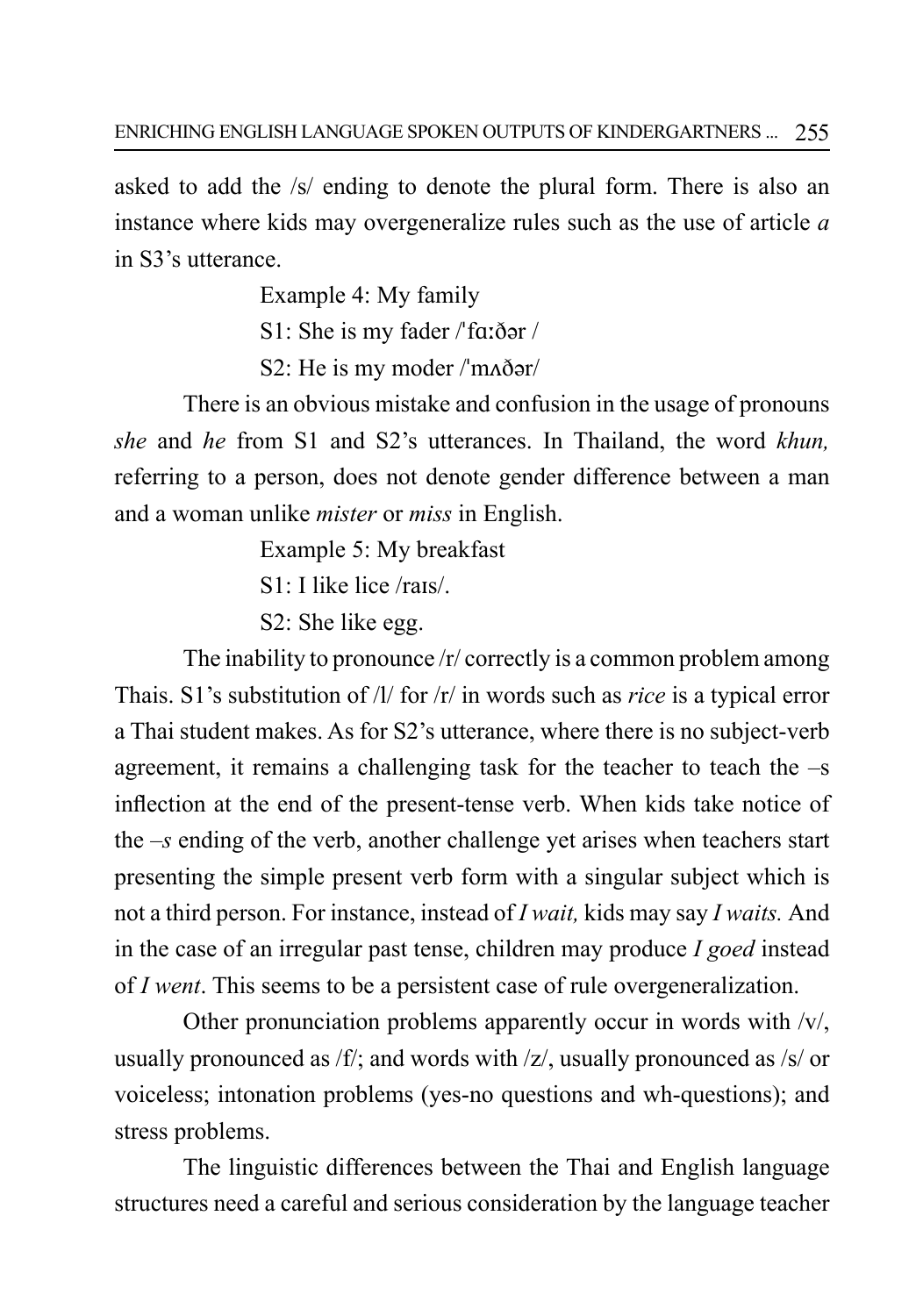in the classroom. And as it is impossible to have kids produce written and read texts, in the continuation of the section, we offer detailed oral activities that promote the learners' mastery of the production of wellformed spoken language.

- Alphabets Kindergarteners at their age should learn and recognize the upper case and lower case letters of the alphabets. At level three, they begin writing their names. Thus, teachers can explain that when writing their names, it is always a rule that the first letter must be upper case. For levels lower than three, children can start tracing capital letters or lower case letters. The recognition of alphabets should be accompanied by teaching the corresponding phonetic sound of each letter. This will greatly help children to sharpen their reading and writing skills in the future.
- Vocabulary  $-As$  it impossible for kids to know the parts of speech, teachers can teach vocabulary by grouping words accordingly. For example, teachers can teach things at school in one lesson while action words or emotions will be tackled in another week. At the end of the unit, the teachers can ask children to group the words together accordingly.
- Singular and plural forms of nouns Teachers can use big flashcards with things or animals on them. They can compare two flashcards of dogs, one flashcard having one dog and the other having two or more dogs. In the process they can emphasize the /*s*/ so that children can differentiate which picture card should have the plural form. The activity can be extened by using numbers. Thai children are able to say *eight cars* or *one banana* when clear instructions and more practices are given.
- Commands The simplest lessons that can be taught to children are the recognition that a particular word is an *action* word or a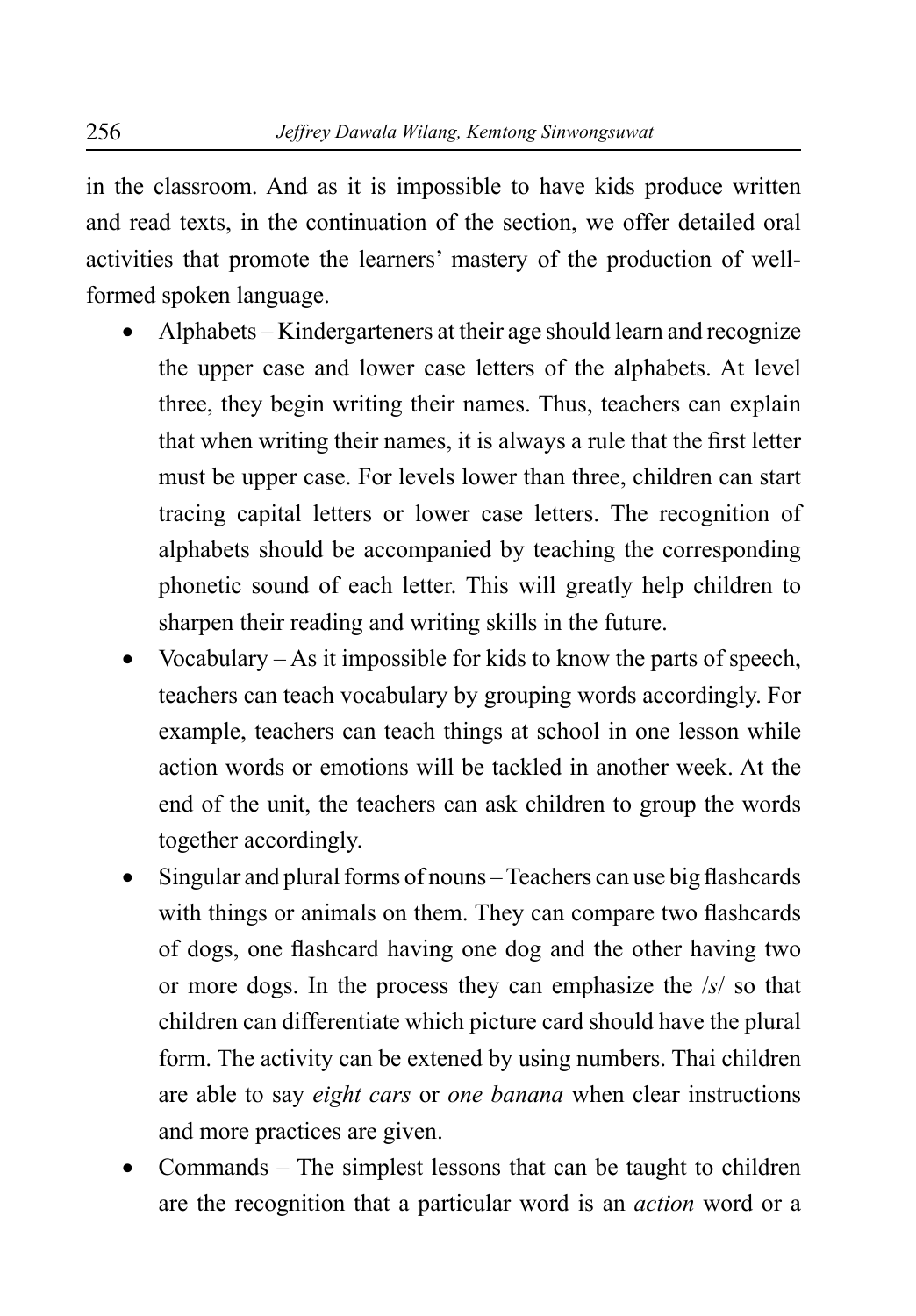"verb". By saying *run*, *jump*, *walk*, etc. kids are able to respond to the words by performing the correct action associated with them. Teachers can extend the activity by using personal/third personal pronouns + (modal) verb + verb such as *I can swim*, *I can't dance*, among others.

- Adjectives  $-$  In relation to exercises that practise putting numbers before nouns, which generally conforms to the rule that an adjective comes before the noun, teachers can extend activities by sequencing adjectives such as size, age, and colors + nouns. For example, by arranging picture cards based on the above order, children are able to say *a big old black elephant.*
- Sentence structure The most effective way of teaching sentence structure to Thai kids is the use of visual aids. For example, in a simple sentence where the adjective (colors) comes first before the noun (animals), teachers should place the color card before the animal card. Children are able to perfectly say "*orange cat*", "*black cow*", "*white sheep*" and so on. Teachers have the option of incorporating the use of *a* or *an* and then extending it to a longer sentence, in which the output is most likely to be *It is an orange cat* and so on*.* Adjectives commonly taught to kindergartners, aside from colors, are sizes and numbers.
- Sequencing As understanding word sequencing is part of grammar learning, children must be exposed to a myriad of sequencing activities, for example, reading simple stories, then presenting pictures that represents the actions observed. The chronology of the events is also a plausible option to undertake in the classroom. Teachers may also ask the children to retell the story in their first language or act out the story whichever the students prefer to do.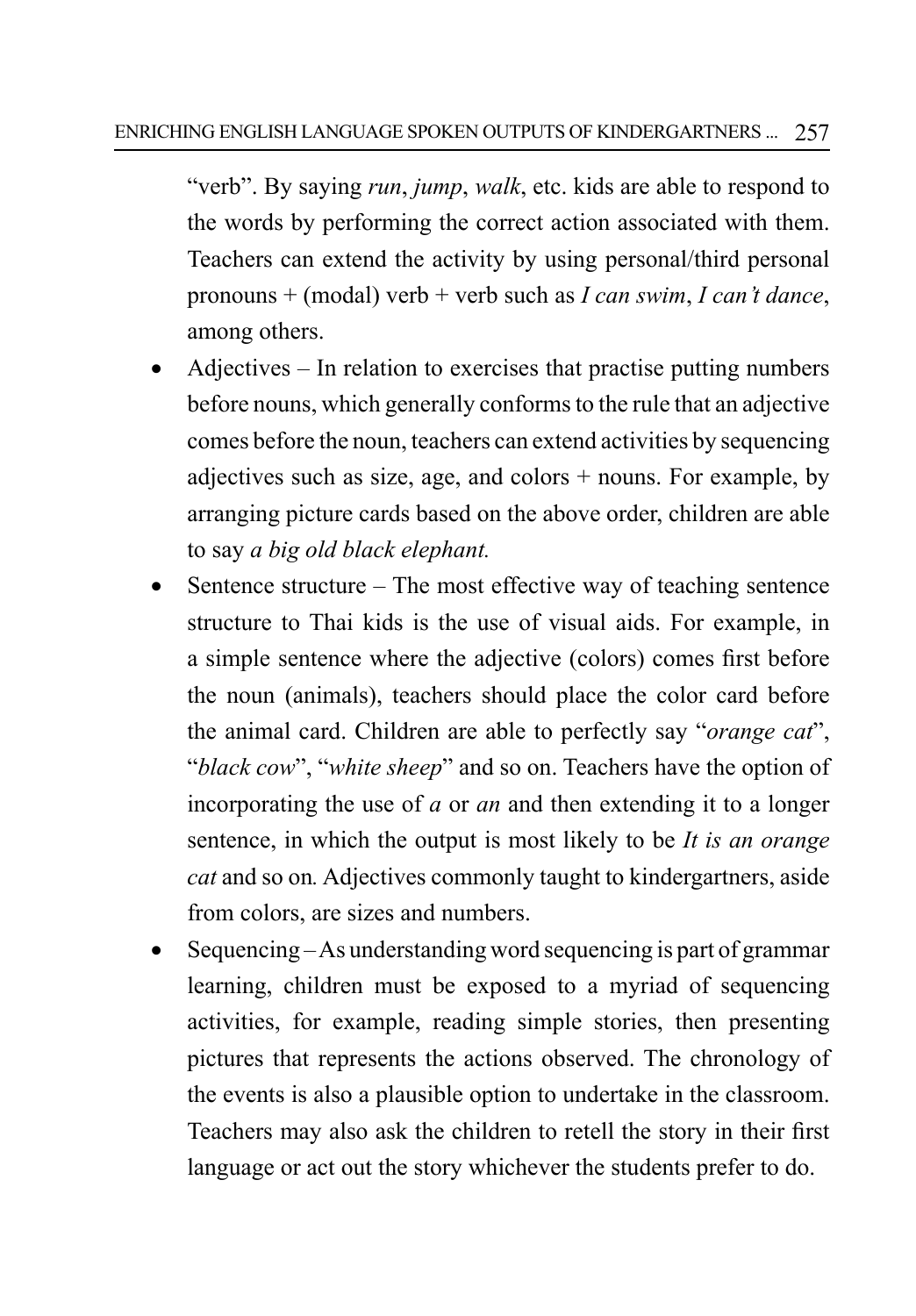### **5. CONCLUSION**

The acquisition of spoken English starts from a very young age in the kindergarten school. With the progressive educational reforms initiated in Thailand since 1998, Thailand needs to do a realignment of national educational goals for kindergarten education. There remains a wide gap on the national expectations and the realities in the classroom. While this paper did not intensively evaluate the curriculum to point out the extent of the mismatch observed in the classroom, the above scan of the national kindergarten 3 curriculum alone indicates this mismatch. To support this year's English Speaking project, albeit steering away from the national curriculum, this paper detailed English language practical lessons that can aid the children's English language spoken proficiency.

#### **REFERENCES**

- Ampra, K., and Thantee, C. (1998). Thailand: curriculum planning, development and reform. Retrieved August 10, 2012, from *[www.ibe.unesco.org/](http://www.ibe.unesco.org/curriculum/.../ndrepth.pdf) [curriculum/.../ndrepth.pdf](http://www.ibe.unesco.org/curriculum/.../ndrepth.pdf)*.
- English First (2012). EF English performance index. Retrieved October 4, 2012, from www.ef.com/sitecore/\_\_/~/media/.../epi/.../EF–EPI–2011.
- Gasajeni, C. (2011). *Learning English with Thai culture*.Bangkok: Chulalongkorn University.
- Jenkins, J. (2003). *World Englishes: A resource books for students.* London and New York: Routledge.
- Kirkpatrick, A. (2010). *English as a lingua franca in ASEAN: The multilingual model.* Hong Kong: Hong Kong University Press.
- Mahachai, S. (2011, July 6). Obec to push English via maths, science. *The Nation.* Retrieved September 24, 2012, http://www.nationmultimedia. com/2011/07/06/national/Obec-to-push-English-via-maths-